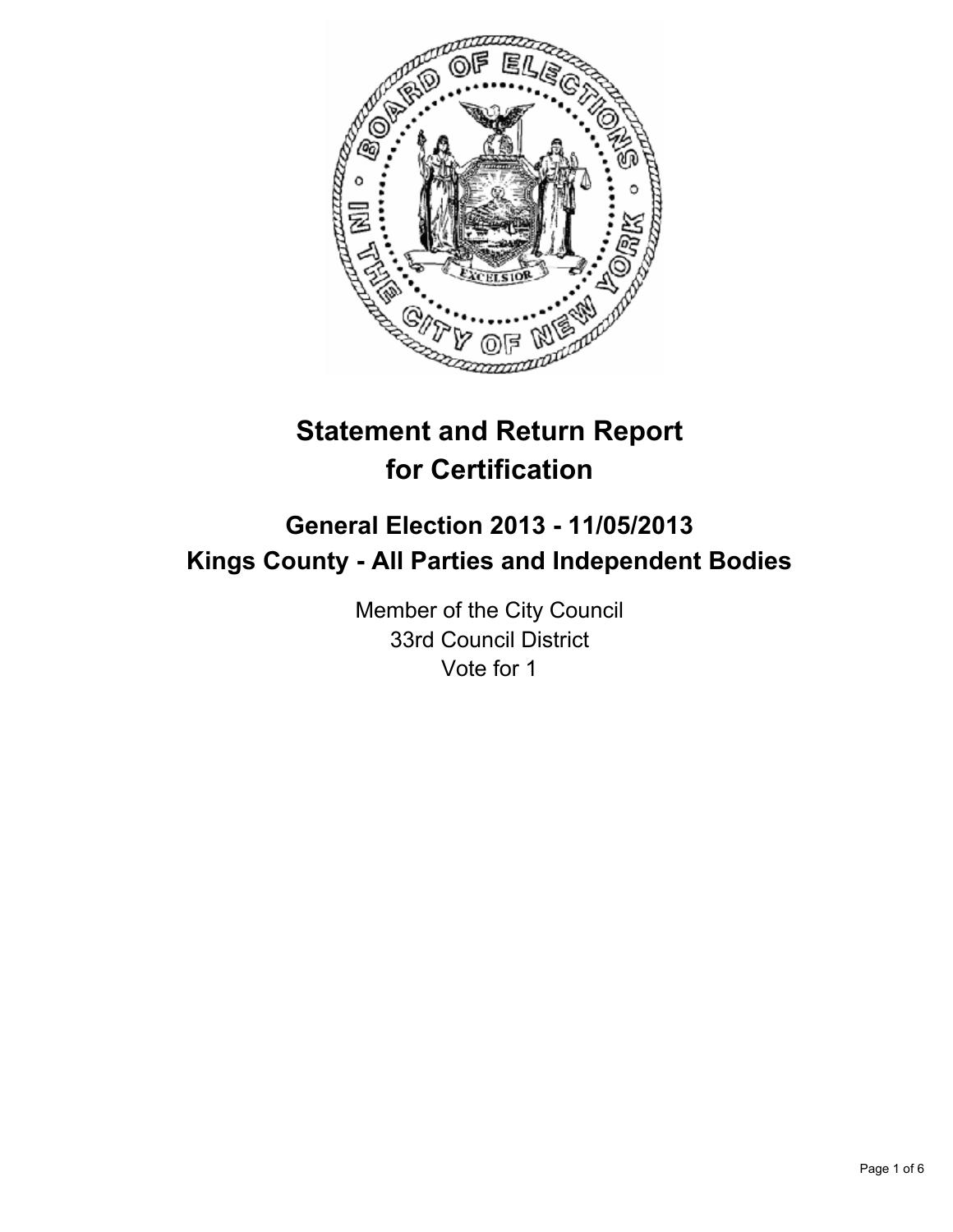

### **Assembly District 50**

| PUBLIC COUNTER                                           | 11,371 |
|----------------------------------------------------------|--------|
| <b>EMERGENCY</b>                                         | 0      |
| ABSENTEE/MILITARY                                        | 140    |
| <b>FEDERAL</b>                                           | 0      |
| SPECIAL PRESIDENTIAL                                     | 0      |
| <b>AFFIDAVIT</b>                                         | 176    |
| <b>Total Ballots</b>                                     | 11,687 |
| Less - Inapplicable Federal/Special Presidential Ballots | 0      |
| <b>Total Applicable Ballots</b>                          | 11,687 |
| STEPHEN T. LEVIN (DEMOCRATIC)                            | 7,576  |
| JOHN A. JASILLI (CONSERVATIVE)                           | 827    |
| STEPHEN T. LEVIN (WORKING FAMILIES)                      | 1,020  |
| ALEX PAREENE (WRITE-IN)                                  | 1      |
| ANTONIO REYNOSO (WRITE-IN)                               | 1      |
| CHRISTOPHER URBAN (WRITE-IN)                             | 1      |
| HEATHER LETZKUS (WRITE-IN)                               | 1      |
| <b>JOE LHOTA (WRITE-IN)</b>                              | 1      |
| JOEL DRUMMER (WRITE-IN)                                  | 1      |
| LINCOLN RESTLER (WRITE-IN)                               | 3      |
| MICHAEL POOLE (WRITE-IN)                                 | 1      |
| PAUL VENSKY (WRITE-IN)                                   | 1      |
| SILES MANNTIS (WRITE-IN)                                 | 1      |
| STEPHEN PIERSON (WRITE-IN)                               | 3      |
| UNATTRIBUTABLE WRITE-IN (WRITE-IN)                       | 15     |
| YOEL BRMD LUNDO (WRITE-IN)                               | 1      |
| <b>Total Votes</b>                                       | 9,454  |
| Unrecorded                                               | 2.233  |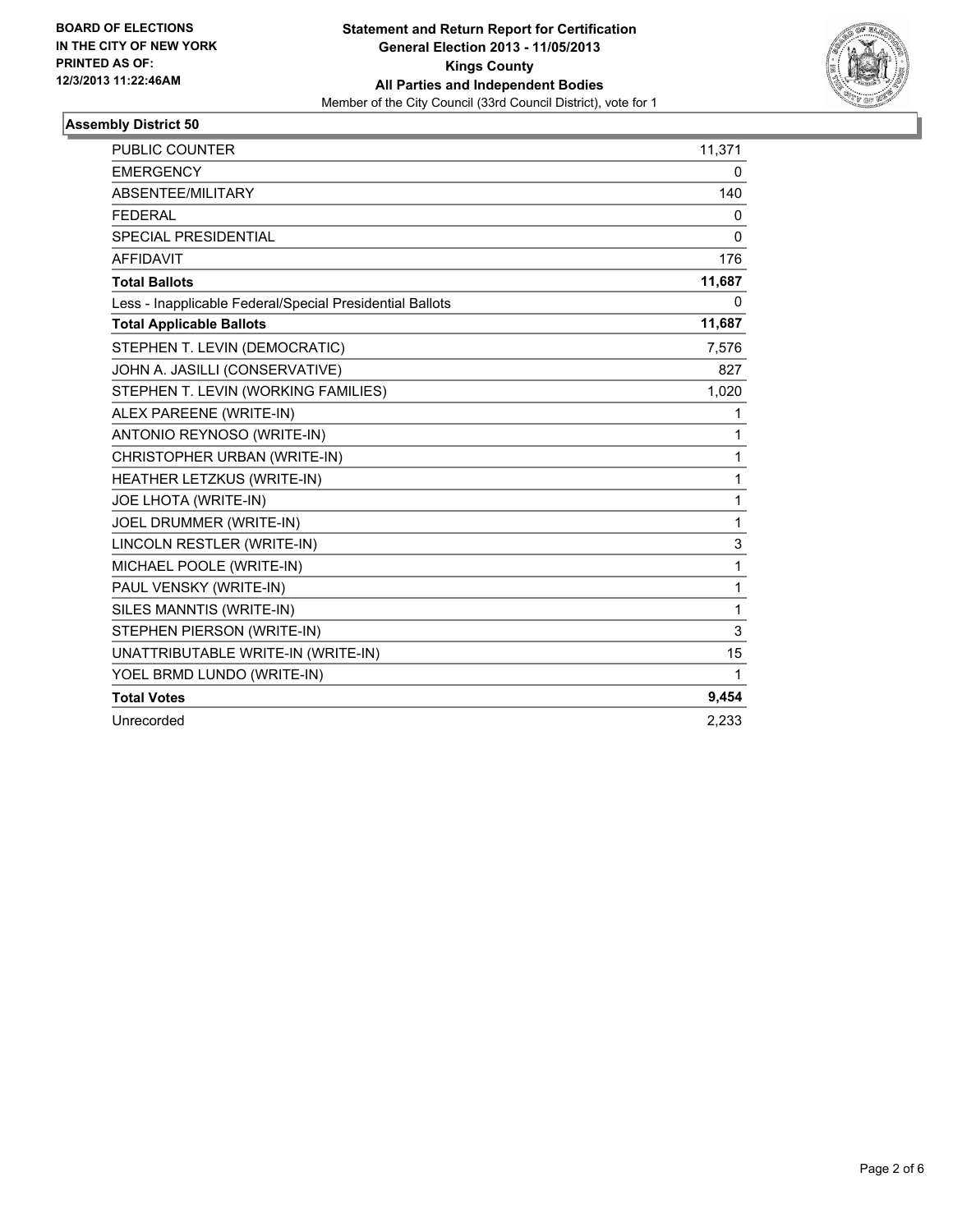

## **Assembly District 52**

| <b>PUBLIC COUNTER</b>                                    | 11,399         |
|----------------------------------------------------------|----------------|
| <b>EMERGENCY</b>                                         | 335            |
| ABSENTEE/MILITARY                                        | 323            |
| <b>FEDERAL</b>                                           | 0              |
| SPECIAL PRESIDENTIAL                                     | $\Omega$       |
| <b>AFFIDAVIT</b>                                         | 135            |
| <b>Total Ballots</b>                                     | 12,192         |
| Less - Inapplicable Federal/Special Presidential Ballots | 0              |
| <b>Total Applicable Ballots</b>                          | 12,192         |
| STEPHEN T. LEVIN (DEMOCRATIC)                            | 8,872          |
| JOHN A. JASILLI (CONSERVATIVE)                           | 798            |
| STEPHEN T. LEVIN (WORKING FAMILIES)                      | 1,372          |
| AMY S. HERSH (WRITE-IN)                                  | 1              |
| <b>BRADLEY KCHN (WRITE-IN)</b>                           | 1              |
| DAVID YASSKY (WRITE-IN)                                  | 1              |
| DIANE FISHER (WRITE-IN)                                  | $\mathbf{1}$   |
| JAMES SERRILELLA (WRITE-IN)                              | $\overline{c}$ |
| JAMES SERRITELLA (WRITE-IN)                              | 1              |
| NAT RUBIN (WRITE-IN)                                     | 1              |
| NICOLE L MANGALIT (WRITE-IN)                             | 1              |
| PATRICIA MORAN (WRITE-IN)                                | 1              |
| ROBERT HERZ (WRITE-IN)                                   | 1              |
| STEPHEN PIERSON (WRITE-IN)                               | $\overline{2}$ |
| THERESE KUESTER (WRITE-IN)                               | 1              |
| UNATTRIBUTABLE WRITE-IN (WRITE-IN)                       | $\overline{7}$ |
| WILLIAM S. DAVIDSON (WRITE-IN)                           | 1              |
| <b>Total Votes</b>                                       | 11,064         |
| Unrecorded                                               | 1,128          |
| <b>Assembly District 53</b>                              |                |

| <b>PUBLIC COUNTER</b>                                    | 260 |
|----------------------------------------------------------|-----|
| <b>EMERGENCY</b>                                         | 0   |
| ABSENTEE/MILITARY                                        | 3   |
| <b>FEDERAL</b>                                           | 0   |
| <b>SPECIAL PRESIDENTIAL</b>                              | 0   |
| AFFIDAVIT                                                | 4   |
| <b>Total Ballots</b>                                     | 267 |
| Less - Inapplicable Federal/Special Presidential Ballots | 0   |
| <b>Total Applicable Ballots</b>                          | 267 |
| STEPHEN T. LEVIN (DEMOCRATIC)                            | 165 |
| JOHN A. JASILLI (CONSERVATIVE)                           | 18  |
| STEPHEN T. LEVIN (WORKING FAMILIES)                      | 5   |
| <b>Total Votes</b>                                       | 188 |
| Unrecorded                                               | 79  |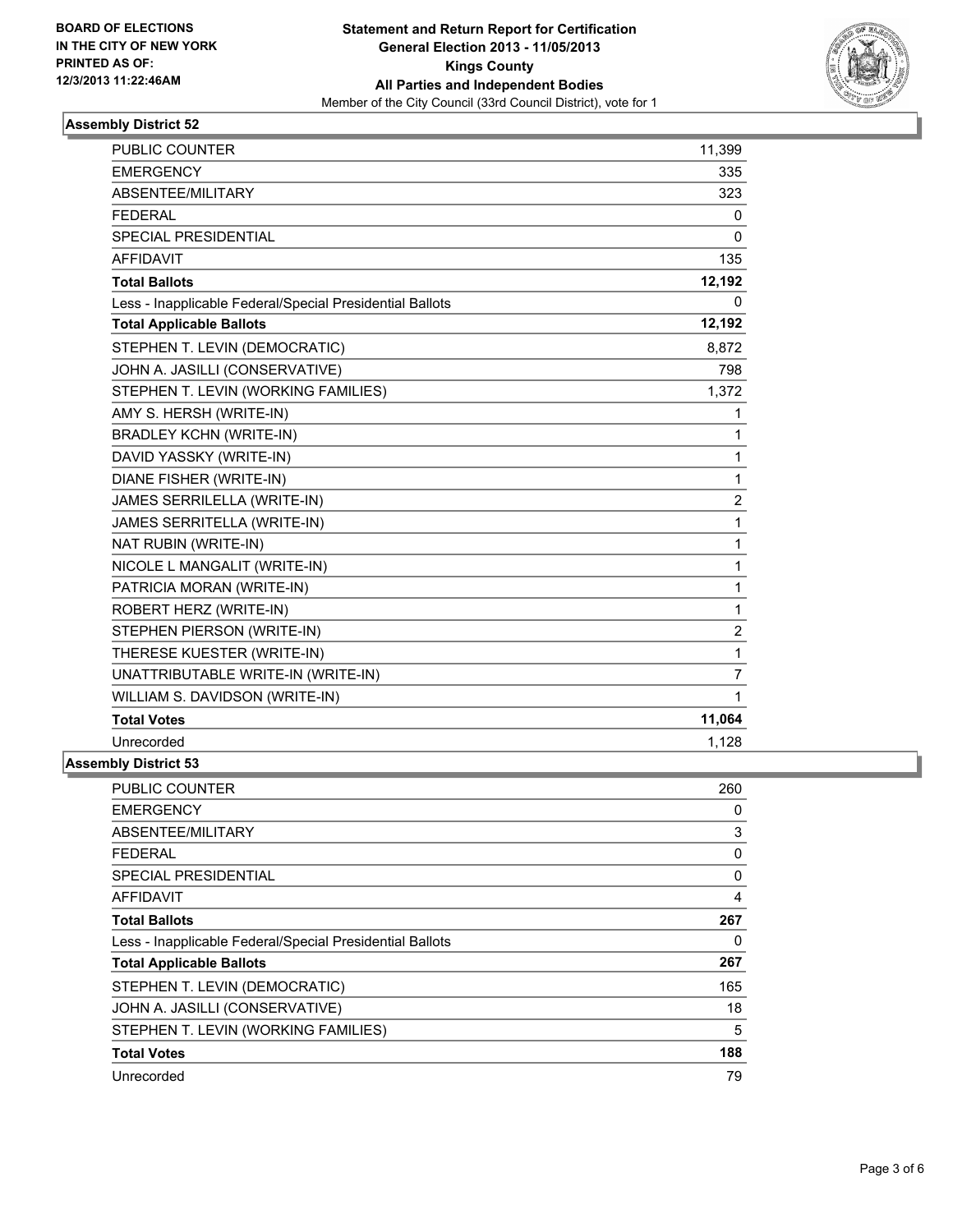

### **Assembly District 57**

| <b>PUBLIC COUNTER</b>                                    | 583      |
|----------------------------------------------------------|----------|
| <b>EMERGENCY</b>                                         | 27       |
| <b>ABSENTEE/MILITARY</b>                                 | 14       |
| <b>FEDERAL</b>                                           | 0        |
| SPECIAL PRESIDENTIAL                                     | $\Omega$ |
| <b>AFFIDAVIT</b>                                         | 38       |
| <b>Total Ballots</b>                                     | 662      |
| Less - Inapplicable Federal/Special Presidential Ballots | 0        |
| <b>Total Applicable Ballots</b>                          | 662      |
| STEPHEN T. LEVIN (DEMOCRATIC)                            | 481      |
| JOHN A. JASILLI (CONSERVATIVE)                           | 23       |
| STEPHEN T. LEVIN (WORKING FAMILIES)                      | 68       |
| <b>JACOB KASITAT (WRITE-IN)</b>                          |          |
| MOSES WEBER (WRITE-IN)                                   | 1        |
| UNATTRIBUTABLE WRITE-IN (WRITE-IN)                       | 1        |
| <b>Total Votes</b>                                       | 575      |
| Unrecorded                                               | 87       |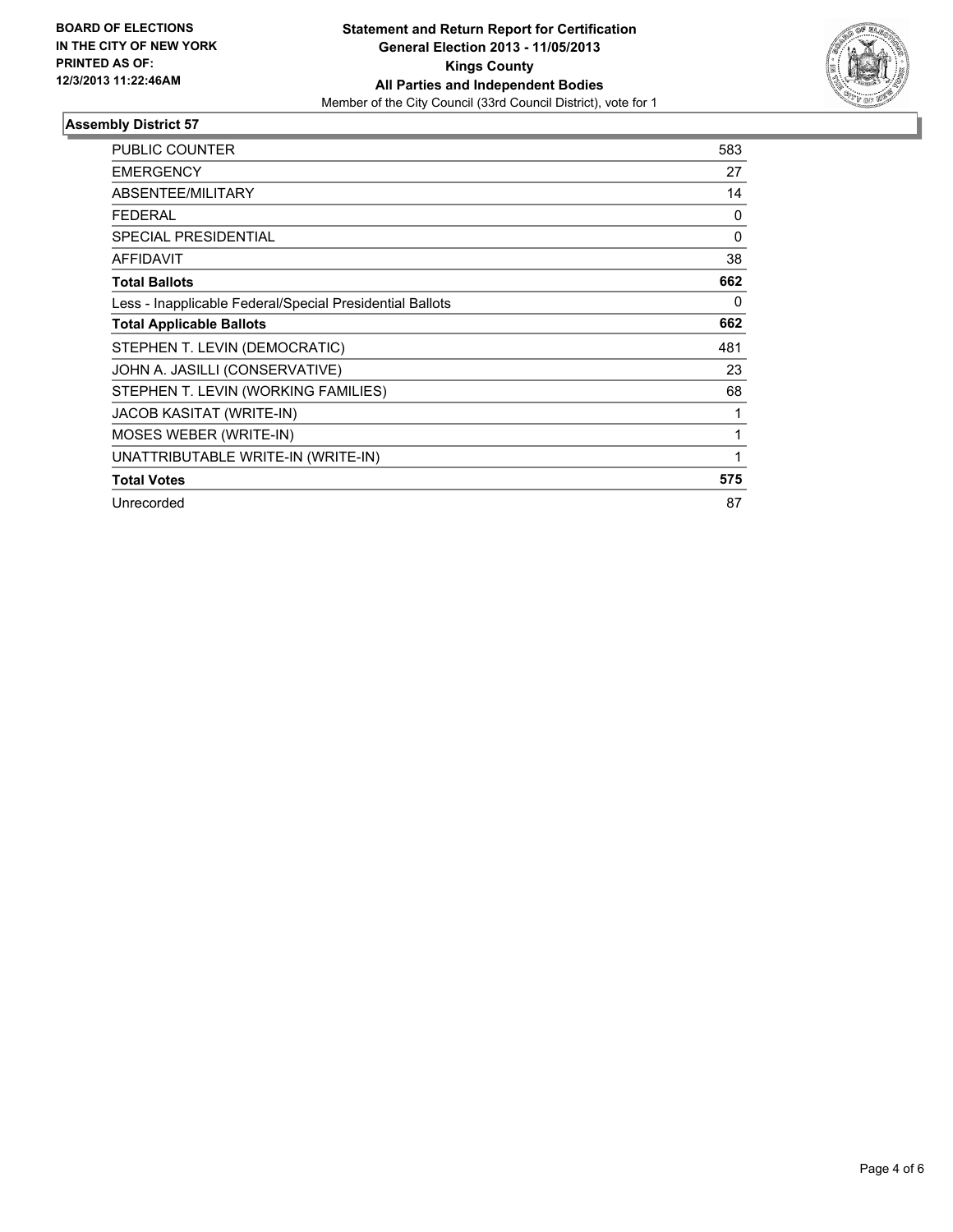

### **Total for Member of the City Council (33rd Council District) - Kings County**

| PUBLIC COUNTER                                           | 23,613         |
|----------------------------------------------------------|----------------|
| EMERGENCY                                                | 362            |
| ABSENTEE/MILITARY                                        | 480            |
| FEDERAL                                                  | 0              |
| SPECIAL PRESIDENTIAL                                     | 0              |
| <b>AFFIDAVIT</b>                                         | 353            |
| <b>Total Ballots</b>                                     | 24,808         |
| Less - Inapplicable Federal/Special Presidential Ballots | 0              |
| <b>Total Applicable Ballots</b>                          | 24,808         |
| STEPHEN T. LEVIN (DEMOCRATIC)                            | 17,094         |
| JOHN A. JASILLI (CONSERVATIVE)                           | 1,666          |
| STEPHEN T. LEVIN (WORKING FAMILIES)                      | 2,465          |
| ALEX PAREENE (WRITE-IN)                                  | 1              |
| AMY S. HERSH (WRITE-IN)                                  | 1              |
| ANTONIO REYNOSO (WRITE-IN)                               | 1              |
| <b>BRADLEY KCHN (WRITE-IN)</b>                           | 1              |
| CHRISTOPHER URBAN (WRITE-IN)                             | 1              |
| DAVID YASSKY (WRITE-IN)                                  | 1              |
| DIANE FISHER (WRITE-IN)                                  | 1              |
| HEATHER LETZKUS (WRITE-IN)                               | 1              |
| JACOB KASITAT (WRITE-IN)                                 | 1              |
| JAMES SERRILELLA (WRITE-IN)                              | $\overline{2}$ |
| JAMES SERRITELLA (WRITE-IN)                              | 1              |
| JOE LHOTA (WRITE-IN)                                     | $\mathbf{1}$   |
| JOEL DRUMMER (WRITE-IN)                                  | 1              |
| LINCOLN RESTLER (WRITE-IN)                               | 3              |
| MICHAEL POOLE (WRITE-IN)                                 | 1              |
| MOSES WEBER (WRITE-IN)                                   | 1              |
| NAT RUBIN (WRITE-IN)                                     | 1              |
| NICOLE L MANGALIT (WRITE-IN)                             | $\mathbf{1}$   |
| PATRICIA MORAN (WRITE-IN)                                | 1              |
| PAUL VENSKY (WRITE-IN)                                   | 1              |
| ROBERT HERZ (WRITE-IN)                                   | 1              |
| SILES MANNTIS (WRITE-IN)                                 | 1              |
| STEPHEN PIERSON (WRITE-IN)                               | 5              |
| THERESE KUESTER (WRITE-IN)                               | 1              |
| UNATTRIBUTABLE WRITE-IN (WRITE-IN)                       | 23             |
| WILLIAM S. DAVIDSON (WRITE-IN)                           | 1              |
| YOEL BRMD LUNDO (WRITE-IN)                               | 1.             |
| <b>Total Votes</b>                                       | 21,281         |
| Unrecorded                                               | 3,527          |